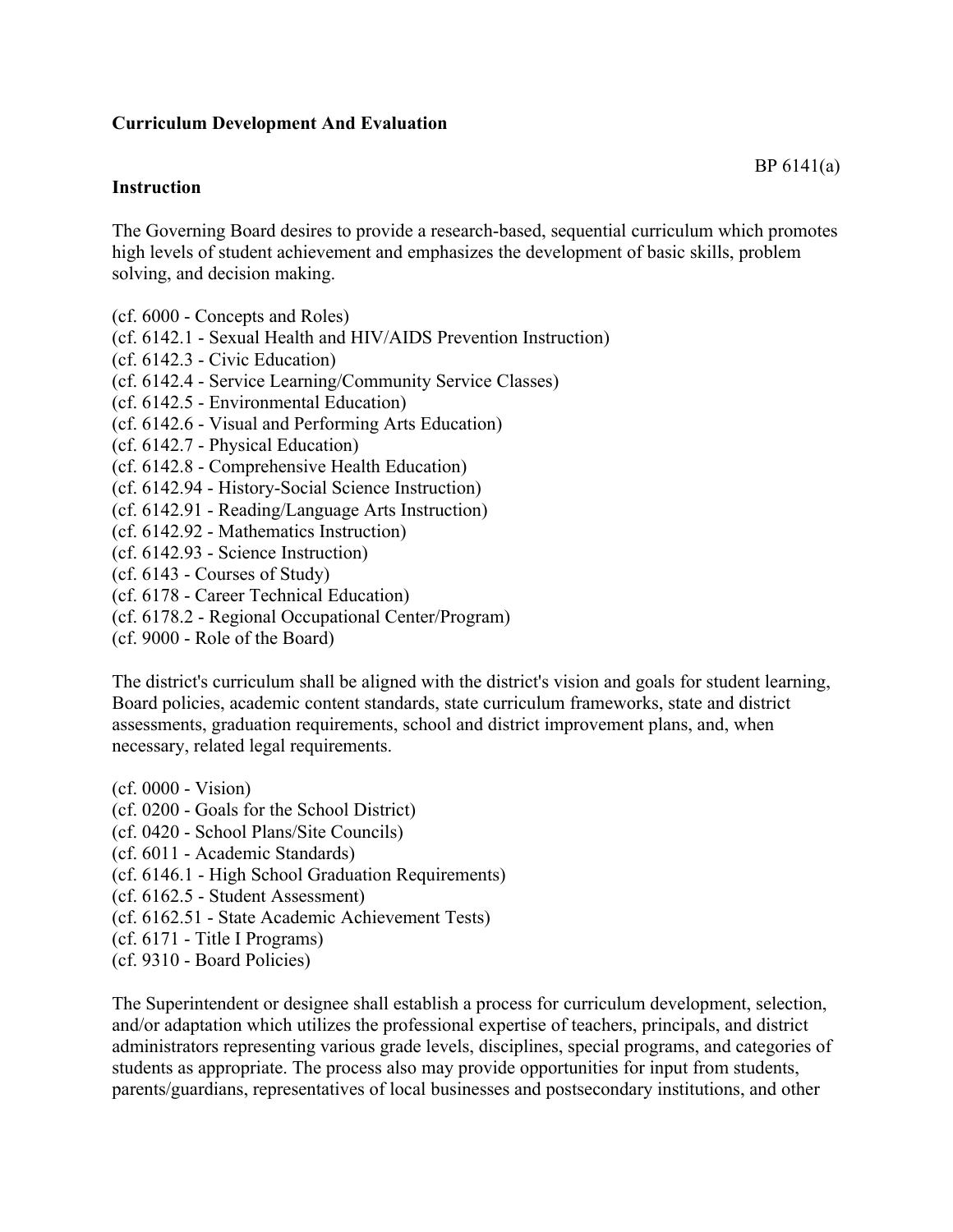community members.

(cf. 1220 - Citizen Advisory Committees) (cf. 1700 - Relations Between Private Industry and the Schools)

The selection and evaluation of instructional materials shall be coordinated with the curriculum development and evaluation process.

(cf. 1312.2 - Complaints Concerning Instructional Materials) (cf. 6161.1 - Selection and Evaluation of Instructional Materials) (cf. 6161.11 - Supplementary Instructional Materials) (cf. 6163.1 - Library Media Centers)

When presenting a recommended curriculum for adoption, the Superintendent or designee may provide, if available, research, data, or other evidence demonstrating the proven effectiveness of the proposed curriculum. He/she also may present information about the resources that would be necessary to successfully implement the curriculum and describe any modifications or supplementary services that would be needed to make the curriculum accessible to all students.

(cf. 0410 - Nondiscrimination in District Programs and Activities)

- (cf. 3100 Budget)
- (cf. 4131 Staff Development)
- (cf. 4143/4243 Negotiations/Consultation)
- (cf. 6141.5 Advanced Placement)
- (cf. 6159 Individualized Education Program)
- (cf. 6172 Gifted and Talented Student Program)
- (cf. 6174 Education for English Learners)
- (cf. 6179 Supplemental Instruction)

The Board may establish a review cycle for regularly evaluating the district's curriculum in order to ensure continued alignment with state and district goals for student achievement. At a minimum, these reviews shall be conducted whenever the State Board of Education adopts new or revised content standards or the curriculum framework for a particular subject or when new law requires a change or addition to the curriculum.

In addition, the Board may require a review of the curriculum in one or more subject areas as needed in response to student assessment results; feedback from teachers, administrators, or parent/guardians; new research on program effectiveness; or changing student needs.

(cf. 0500 - Accountability) (cf. 6190 - Evaluation of the Instructional Program)